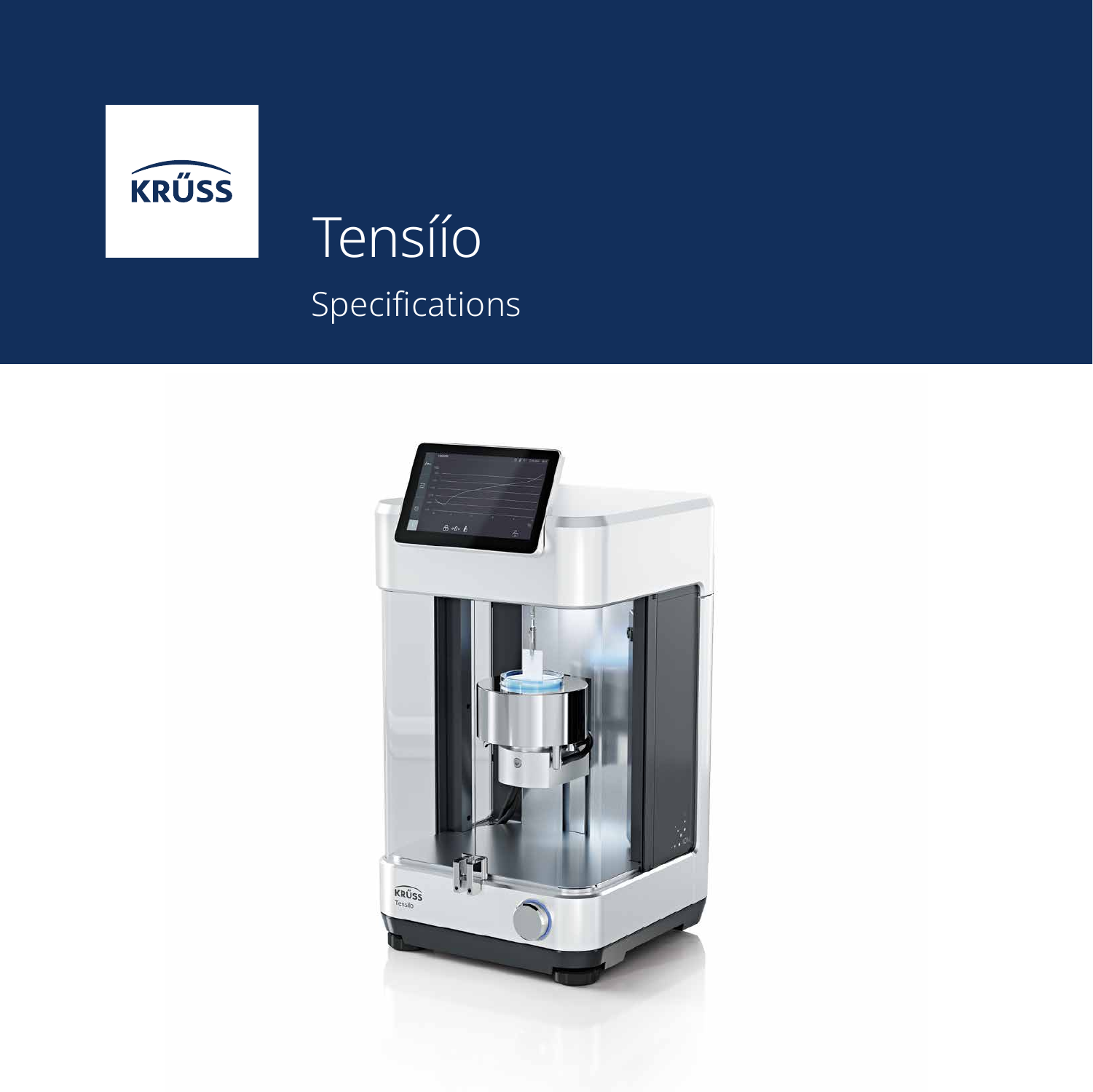| <b>Product group specifications</b>                                                                                          | <b>Tensíío</b>                                                                                                                                                                                                                       |
|------------------------------------------------------------------------------------------------------------------------------|--------------------------------------------------------------------------------------------------------------------------------------------------------------------------------------------------------------------------------------|
| <b>Force measurement</b>                                                                                                     |                                                                                                                                                                                                                                      |
| Maximum load<br>Resolution<br>Measurement rate<br>Adjustment<br>Adjustment weight<br>Locking mechanism<br>Sample stage       | 210q<br>$10 \mu g$<br>50 Hz<br>fully automated<br>internal weight<br>automatic                                                                                                                                                       |
| <b>Travel distance</b><br>Simple platform<br>Thermostated jacket<br>Vessel for inverse CMC<br><b>Integrated sample stage</b> | 120 mm<br>optional<br>optional: 50 mm, 70 mm<br>optional: cone-shaped vessel<br>yes                                                                                                                                                  |
| <b>Drive</b>                                                                                                                 |                                                                                                                                                                                                                                      |
| Resolution<br>Travel speed<br>Type of motor                                                                                  | 16 nm<br>0.1 to 800 mm/min<br>brushless DC servo motor                                                                                                                                                                               |
| <b>Optical height sensor</b>                                                                                                 |                                                                                                                                                                                                                                      |
| Resolution                                                                                                                   | $0.05 \mu m$                                                                                                                                                                                                                         |
| <b>Software</b>                                                                                                              |                                                                                                                                                                                                                                      |
| ADVANCE                                                                                                                      | surface tension (SFT)/interfacial tension (IFT)<br>contact angle/surface free energy<br>critical micelle concentration (CMC)<br>liquid density<br>solid density<br>special purpose<br>adhesion analysis<br>sedimentation/penetration |

| <b>Measurement specifications</b>                                  | <b>Tensíío</b>                                                                                                                                                                                        |
|--------------------------------------------------------------------|-------------------------------------------------------------------------------------------------------------------------------------------------------------------------------------------------------|
| Du Noüy ring                                                       |                                                                                                                                                                                                       |
| Results<br>Range<br>Resolution<br>Correction methods<br>Rod method | surface tension (SFT)/interfacial tension (IFT)/critical micelle concentration (CMC)<br>1 to 2000 mN/m<br>$0.001$ mN/m<br>Harkins-Jordan, Huh-Mason, Zuidema-Waters, linear correction, no correction |
| Results<br>Range<br>Resolution                                     | SFT/IFT/CMC<br>1 to 2000 mN/m<br>$0.02$ mN/m                                                                                                                                                          |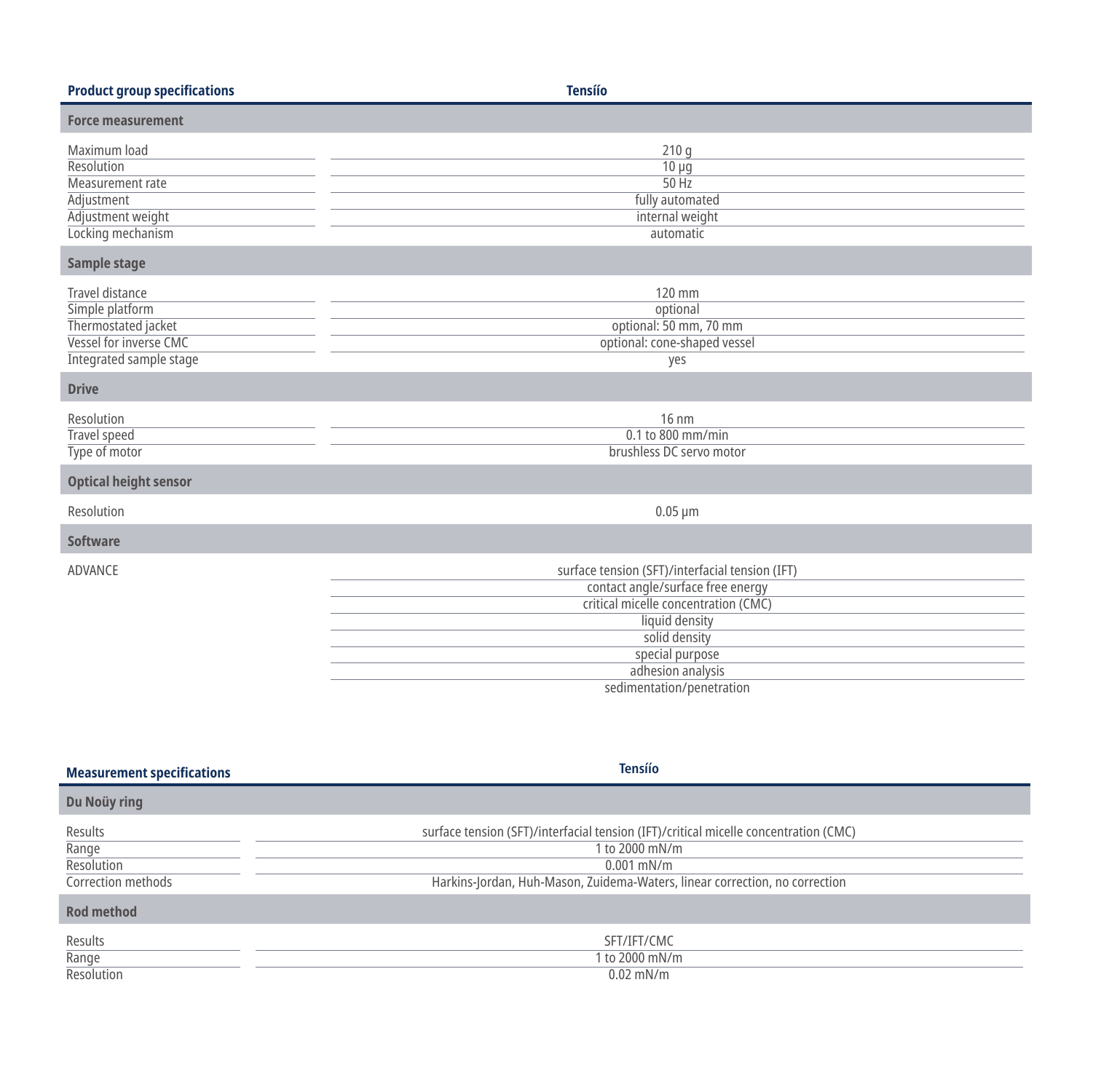| <b>Measurement specifications</b>                                       | <b>Tensíío</b>                                                                                                             |  |  |  |
|-------------------------------------------------------------------------|----------------------------------------------------------------------------------------------------------------------------|--|--|--|
| Wilhelmy contact angle                                                  |                                                                                                                            |  |  |  |
| Minimum fiber diameter<br><b>Results</b><br>Range<br>Resolution<br>Type | $20 \mu m$<br>contact angle<br>0 to 180°<br>$0.01^\circ$<br>advancing, receding                                            |  |  |  |
| <b>Wilhelmy plate</b>                                                   |                                                                                                                            |  |  |  |
| Result(s)<br>Range<br>Resolution                                        | SFT/IFT/CMC<br>1 to 2000 mN/m<br>$0.002$ mN/m                                                                              |  |  |  |
| Washburn                                                                |                                                                                                                            |  |  |  |
| Result<br>Range<br>Resolution<br><b>Type</b>                            | contact angle (CA)<br>$0$ to $90^\circ$<br>$0.01^\circ$<br>advancing                                                       |  |  |  |
| <b>Surface free energy of solids</b>                                    |                                                                                                                            |  |  |  |
| Result<br>Models                                                        | surface free energy<br>equation of state, Zisman, Fowkes, Wu, Owens-Wendt-Rabel-Kaelble, extended Fowkes, acid-base theory |  |  |  |
| <b>Liquid density</b>                                                   |                                                                                                                            |  |  |  |
| Range<br>Resolution<br>Precision                                        | 1 to 2200 kg/m <sup>3</sup><br>$0.1$ kg/m <sup>3</sup><br>$±3$ kg/m <sup>3</sup>                                           |  |  |  |
| <b>Solid density</b>                                                    |                                                                                                                            |  |  |  |
| Range<br>Resolution<br>Precision                                        | 1000 to 20000 kg/m <sup>3</sup><br>$1 \text{ kg/m}^3$<br>$±3$ kg/m <sup>3</sup>                                            |  |  |  |
| Sedimentation                                                           |                                                                                                                            |  |  |  |
| Result                                                                  | graph: mass vs. time                                                                                                       |  |  |  |
| <b>Penetration</b>                                                      |                                                                                                                            |  |  |  |
| Result                                                                  | graph: mass vs. time                                                                                                       |  |  |  |